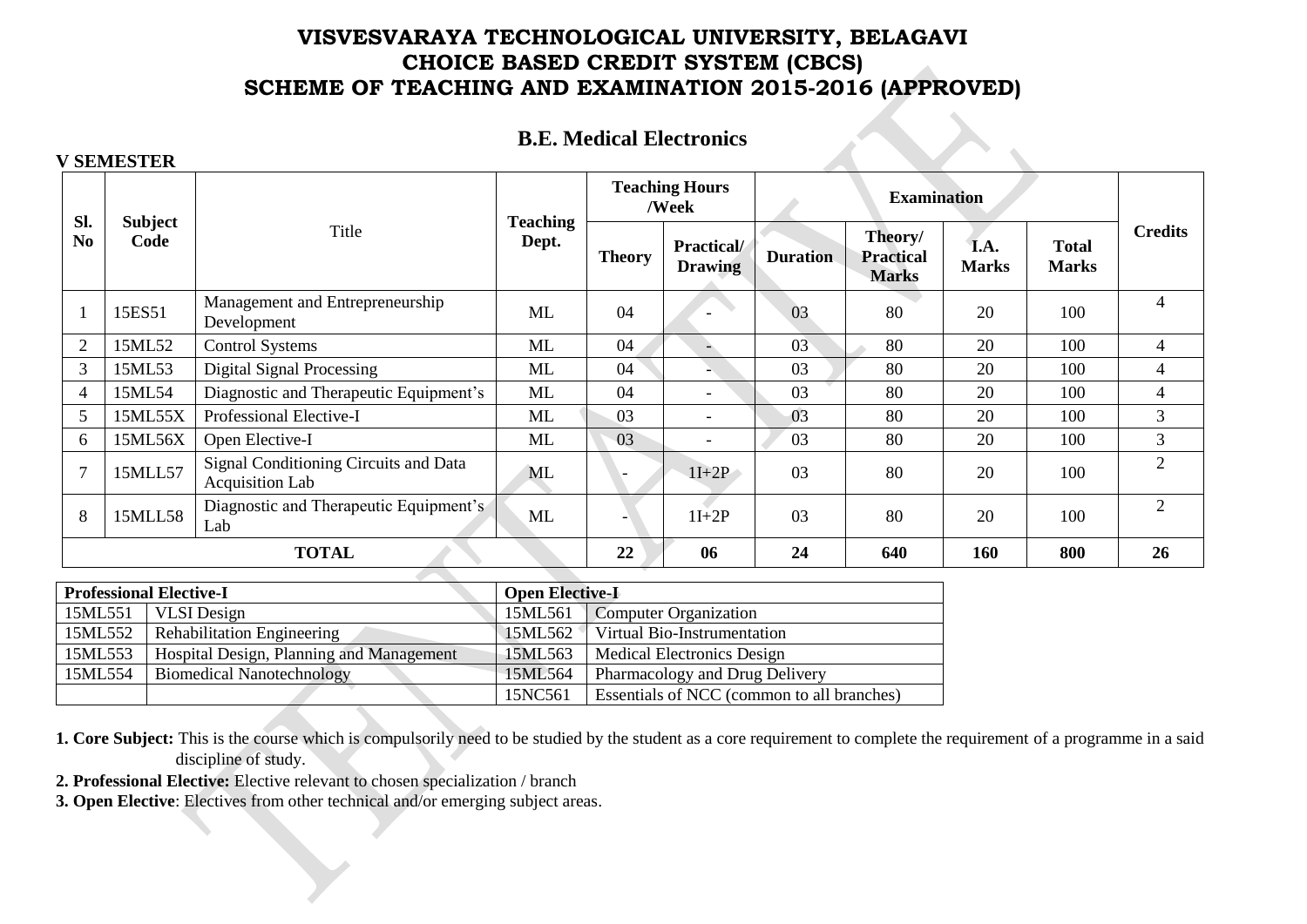#### **B.E. Medical Electronics**

#### **VI SEMESTER**

.

| SI.            |                        |                                                    |                          |                          | <b>Teaching Hours</b><br>/Week |                 | <b>Examination</b>                          |                      |                              |                |  |
|----------------|------------------------|----------------------------------------------------|--------------------------|--------------------------|--------------------------------|-----------------|---------------------------------------------|----------------------|------------------------------|----------------|--|
| N <sub>0</sub> | <b>Subject</b><br>Code | Title                                              | <b>Teaching</b><br>Dept. | <b>Theory</b>            | Practical/<br><b>Drawing</b>   | <b>Duration</b> | Theory/<br><b>Practical</b><br><b>Marks</b> | I.A.<br><b>Marks</b> | <b>Total</b><br><b>Marks</b> | <b>Credits</b> |  |
|                | 15ML61                 | Analog and Digital Communication<br><b>Systems</b> | ML                       | 04                       |                                | 03              | 80                                          | 20                   | 100                          | $\overline{4}$ |  |
| $\overline{2}$ | 15ML62                 | <b>Medical Image Processing</b>                    | ML                       | 04                       |                                | 03              | 80                                          | 20                   | 100                          | $\overline{4}$ |  |
| 3              | 15ML63                 | OOPs with $C++$                                    | ML                       | 04                       | $\overline{\phantom{0}}$       | 03              | 80                                          | 20                   | 100                          | $\overline{4}$ |  |
| $\overline{4}$ | 15ML64                 | <b>Medical Physics</b>                             | ML                       | 04                       | $\overline{\phantom{0}}$       | 03              | 80                                          | 20                   | 100                          | 4              |  |
| 5              | 15ML65X                | Professional Elective-II                           | ML                       | 03                       |                                | 03              | 80                                          | 20                   | 100                          | 3              |  |
| 6              | 15ML66X                | Open Elective-II                                   | <b>ML</b>                | 03                       |                                | 03              | 80                                          | 20                   | 100                          | 3              |  |
| $\overline{7}$ | 15MLL67                | Medical Image Processing Lab                       | ML                       | - 1                      | $1I+2P$                        | 03              | 80                                          | 20                   | 100                          | $\overline{2}$ |  |
| 8              | 15MLL68                | OOPs with C++ Lab                                  | ML                       | $\overline{\phantom{a}}$ | $1I+2P$                        | 03              | 80                                          | 20                   | 100                          | $\overline{2}$ |  |
|                | <b>TOTAL</b>           |                                                    |                          |                          | 6                              | 24              | 640                                         | 160                  | 800                          | 26             |  |

|         | <b>Professional Elective-II</b>      | <b>Open Elective-II</b> |                                                         |
|---------|--------------------------------------|-------------------------|---------------------------------------------------------|
| 15ML651 | <b>Biosensors and Smart Sensors</b>  | 15ML661                 | Mobile Communication                                    |
| 15ML652 | <b>Physiological System Modeling</b> | 15ML662                 | <b>Embedded Real Time Systems</b>                       |
| 15ML653 | <b>Bioinformatics</b>                | 15ML663                 | Embedded System Design and Programming                  |
| 15ML654 | Biomechanics and Biodynamics         | 15ML664                 | <b>Biomaterials and Artificial Organs</b>               |
|         |                                      | 15CS661                 | Mobile Application Development (common to all branches) |

**1. Core Subject:** This is the course which is compulsorily need to be studied by the student as a core requirement to complete the requirement of a programme in a said discipline of study.

- **2. Professional Elective:** Elective relevant to chosen specialization/ branch
- **3. Open Elective**: Electives from other technical and/or emerging subject areas.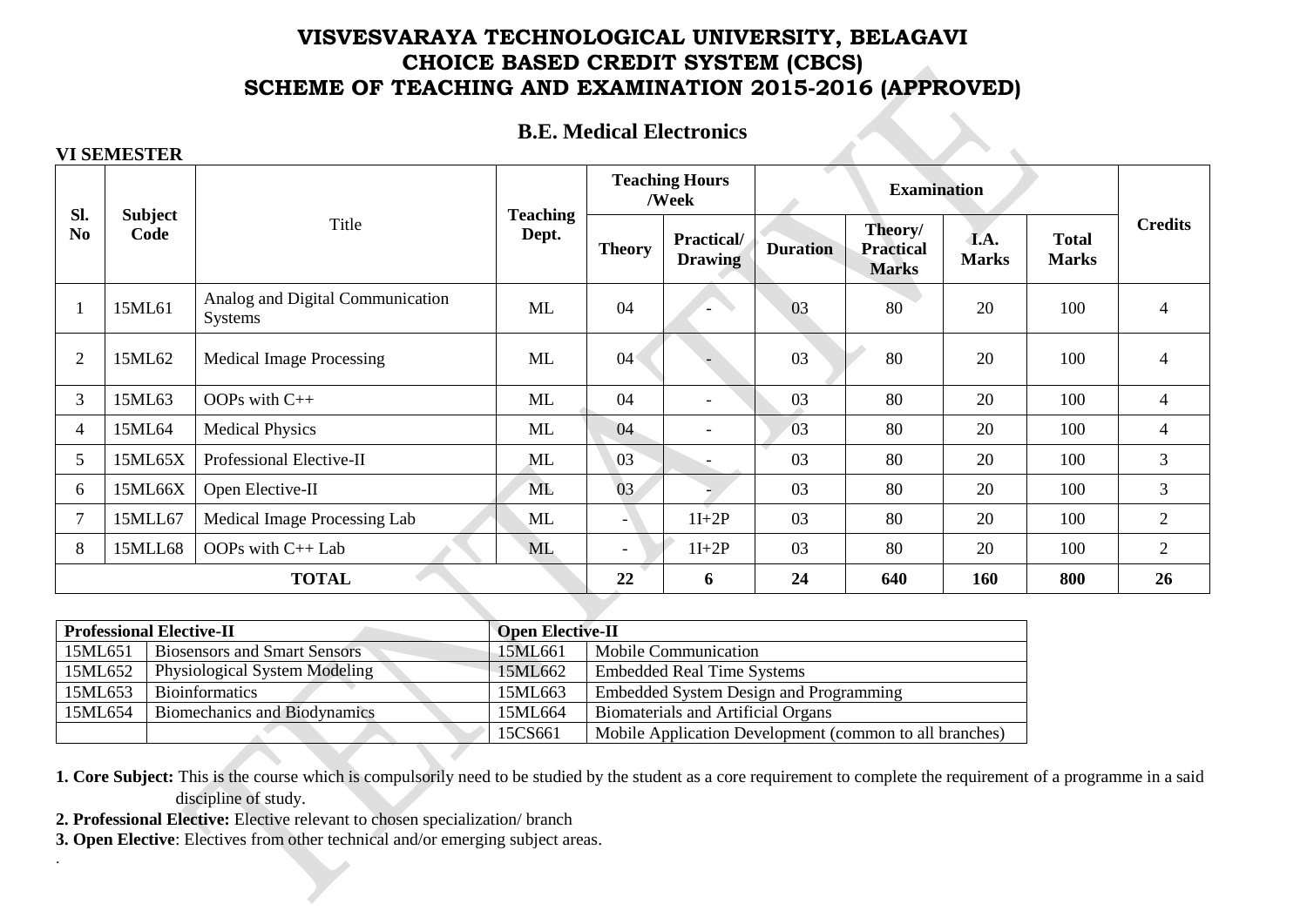# **B.E. Medical Electronics**

| SI.            |                                                                         |                                                         |                          |                          | <b>Teaching Hours</b><br>/Week                         |                          |                   | <b>Examination</b>                          |                              |                |
|----------------|-------------------------------------------------------------------------|---------------------------------------------------------|--------------------------|--------------------------|--------------------------------------------------------|--------------------------|-------------------|---------------------------------------------|------------------------------|----------------|
| N <sub>0</sub> | <b>Subject</b><br>Code                                                  | Title                                                   | <b>Teaching</b><br>Dept. | <b>Theory</b>            | <b>Practical/</b><br><b>Duration</b><br><b>Drawing</b> |                          | <b>I.A. Marks</b> | Theory/<br><b>Practical</b><br><b>Marks</b> | <b>Total</b><br><b>Marks</b> | <b>Credits</b> |
|                | 15ML71                                                                  | <b>Biomedical Digital Signal Processing</b>             | ML                       | 04                       |                                                        | 03                       | 20                | 80                                          | 100                          | 4              |
| $\overline{2}$ | 15ML72                                                                  | <b>Computer Communication Networks in</b><br>Healthcare | ML                       | 04                       |                                                        | 03                       | 20                | 80                                          | 100                          | 4              |
| 3              | 15ML73                                                                  | <b>ARM Processor</b>                                    | ML                       | 04                       |                                                        | 03                       | 20                | 80                                          | 100                          | $\overline{4}$ |
| 4              | 15ML74X                                                                 | Professional Elective-III                               | ML                       | 03                       | $\overline{\phantom{a}}$                               | 03                       | 20                | 80                                          | 100                          | 3              |
| 5              | 15ML75X                                                                 | Professional Elective-IV                                | ML                       | 03                       | $\overline{\phantom{a}}$                               | 03                       | 20                | 80                                          | 100                          | 3              |
| 6              | 15MLL76                                                                 | <b>Biomedical DSP Lab</b>                               | ML                       | $\overline{\phantom{a}}$ | $1I+2P$                                                | 03                       | 20                | 80                                          | 100                          | $\overline{2}$ |
| $\overline{7}$ | 15MLL77                                                                 | <b>ARM Processor Lab</b>                                | ML                       | <b>.</b>                 | $1I+2P$                                                | 03                       | 20                | 80                                          | 100                          | $\overline{2}$ |
| 8              | 15MLP78                                                                 | Project Work Phase-I + Project Seminar                  | ML                       | $\overline{\phantom{a}}$ | $1I+2P$                                                | $\overline{\phantom{a}}$ | 100               | $\overline{\phantom{a}}$                    | 100                          | $\overline{2}$ |
|                | 18<br>$\boldsymbol{9}$<br>24<br><b>TOTAL</b><br>21<br>240<br>800<br>560 |                                                         |                          |                          |                                                        |                          |                   |                                             |                              |                |

|         | <b>Professional Elective-III</b>         | <b>Professional Elective-IV</b> |                                       |  |  |  |
|---------|------------------------------------------|---------------------------------|---------------------------------------|--|--|--|
| 15ML741 | Database Management System in Healthcare | 15ML751                         | <b>Biostatistics</b>                  |  |  |  |
| 15ML742 | Medical Informatics and Expert Systems   | 15ML752                         | Lasers and Optical Fibers in Medicine |  |  |  |
| 15ML743 | Low Power VLSI Design                    | 15ML753                         | Ergonomics                            |  |  |  |
| 15ML744 | <b>Biometric Systems</b>                 | 15ML754                         | Big-data and Cloud Computing          |  |  |  |

**1. Core Subject:** This is the course which is compulsorily need to be studied by the student as a core requirement to complete the requirement of a programme in a said discipline of study.

**2. Professional Elective:** Elective relevant to chosen specialization/ branch

**VII SEMESTER**

**3. Project Work Phase-I + Project Seminar:** Literature Survey, Problem Identification, Objectives & Methodology, Submission of synopsis & seminar presentation